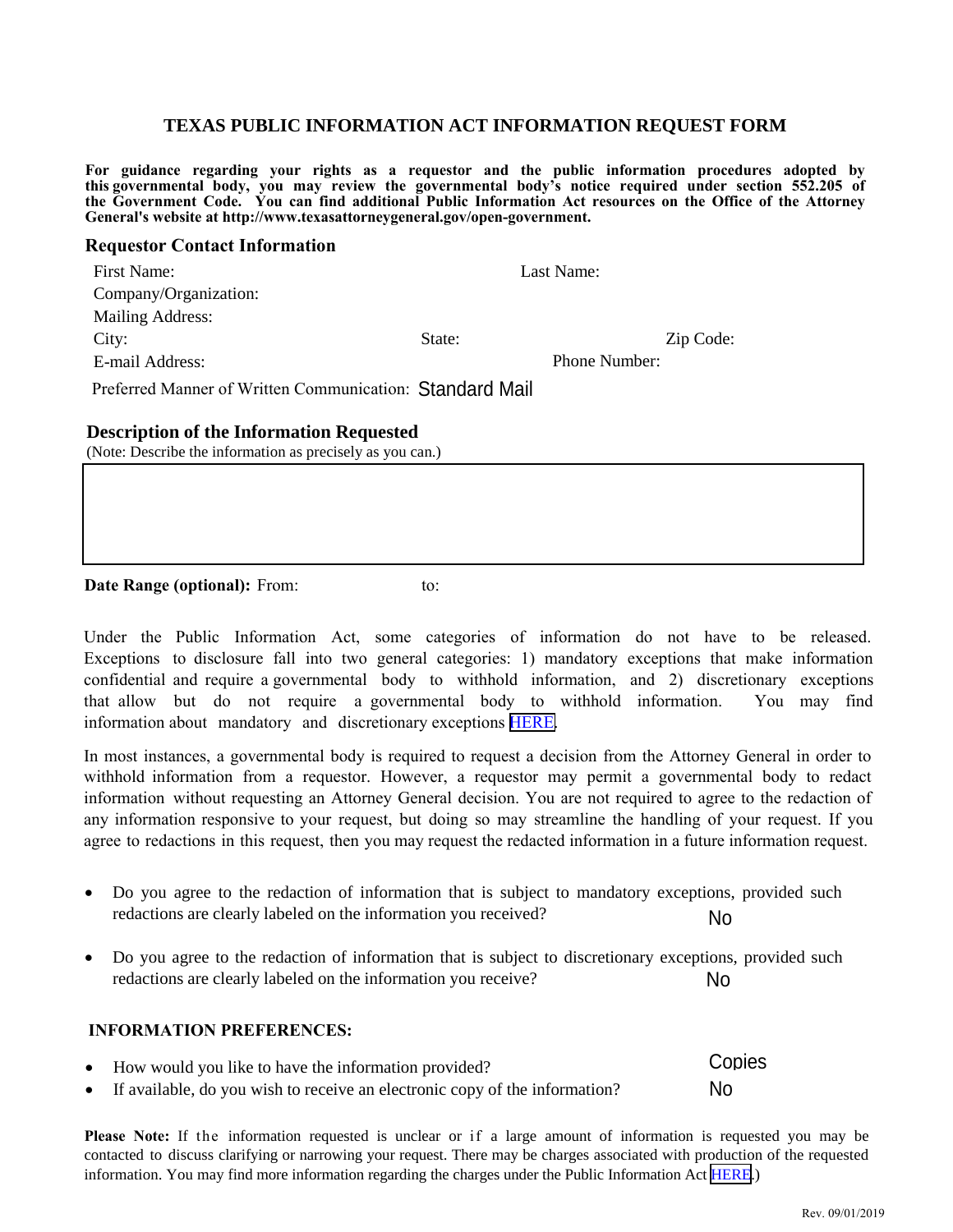

# **Bexar Appraisal District**

Written requests may be submitted by mail, fax, e-mail or in person to the following address:

Bexar Appraisal District Attention: Records Management Officer 411 North Frio, San Antonio, Texas 78207 Fax: (210) 242-2455 or E-mail: openrecords@bcad.org

A response will be provided as promptly as possible but no later than the  $10<sup>th</sup>$  business day.

### **Charges for Copies of Public Information**

#### **ARB Hearing Audio Recordings**

CD contains native .wav file format; audio hearings are not transcribed: …….\$9.50/each.

#### **Paper Copies**

Standard Size Copies\* (8 ½ x 11) ............. \$0.10/each

\*If the request involves more than 50 pages of records, clerical time of \$15.00/hour plus a 20% overhead charge will be accrued in addition to the copying fees.

#### **Electronic Data\***

The Bexar Appraisal District provides electronic administrative and geographic information on CD and DVD. All completed transactions are **final** and **non-refundable**. Bexar Appraisal District provides all products "as is" without warranty of any kind. Products/data may include inaccuracies or typographical errors. The Bexar Appraisal District is not responsible for any errors or omissions.

**\*Please note that the prices for our electronic data reflect the price for the most current export available. Additional fees will apply should a request call for a historical data export or an unscheduled update to the Appraisal Data Information or Property Summary Export.** 

You can download the most recent, current year **appraisal data export, property summary export or GIS data** from our FTP server. Please state you want FTP server access and provide an e-mail address to receive the login information. All prior year exports can be purchased on DVD for \$11.50 each year, each export dataset.

- Appraisal Information for the current year, in addition to the last five appraisal years, can be found on our website, www.bcad.org. Information for years prior to what is available on the website can be obtained by submitting a Request for Public Information. Please note that our records start in 1983.
- For records before 1983, please contact the Archives Department of the Bexar County Tax Office at (210) 335-6595.
- Copies of recorded deeds and plats cannot be obtained through the Bexar Appraisal District. Please contact the County Clerk's office at (210) 335-2225.
- **The 80th Texas Legislature added Section 552.149 to the Texas Government Code. This law, effective June 18, 2007, excepts from disclosure information concerning property sales, descriptions, characteristics, and other related information provided by private entities to appraisal districts. This information may be disclosed to property owners or their agents for use at their protest hearings. Due to this law, sales data is confidential.**